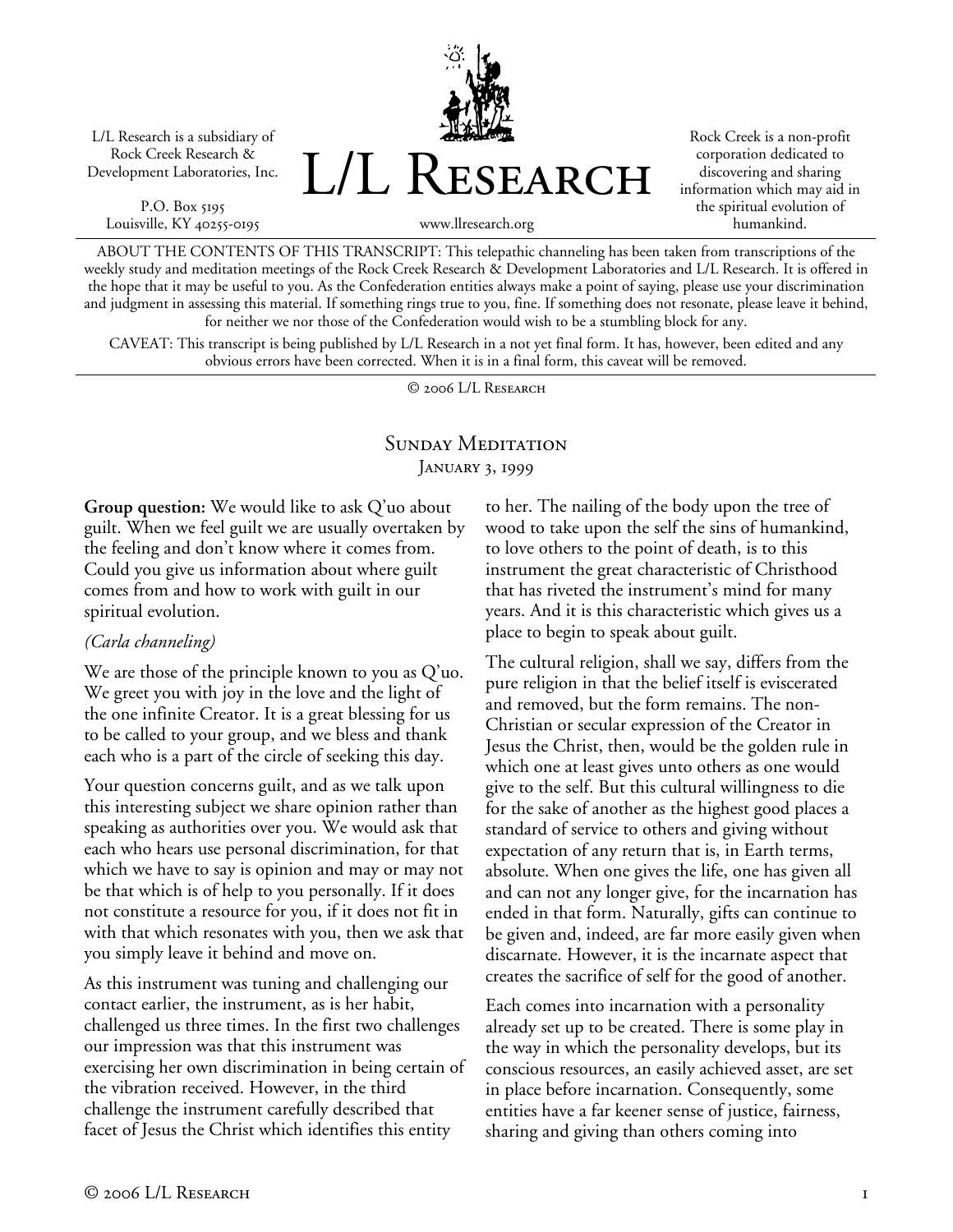incarnation. Whatever this basic bias of given personality is, the cultural norm for parents is to attempt to increase the instinctively solipsistic infant in its supply of love for others and service to others. Small children are routinely taught to share their playthings, their sweets, and their good times. There is training concerning many behaviors starting with the word, "should." One should keep one's hands in one's lap at the table. One should be respectful to one's mother. One should avoid murdering anybody. At every level of a child's upbringing these enculturated biases are repeated and reiterated until they are inculcated into the basic emotional vocabulary of the logic of the deeper mind. Not that mind which moves beyond self, but that portion of the self within incarnation which lies below the limn of consciousness.

Consequently, when one has become enculturated with the bias towards service to others that the society offers, when one has digested this incoming data and responded to it according to its own biases, the biases of the personality shell, then each individual is left with a more or less threshold of guilt. To some the voice of authority remains dim throughout life and the basic nature of the personality shell has a deafness to the suffering of others. When there is no guilt displayed the medical person attempting to place this entity would call such an entity one who lacks any social behavior or psychopathic. For it is assumed by the healing professions by your peoples among your peoples that guilt is a natural function of the psyche. This instrument has called it "shoulding" all over yourself. And, indeed, when a sensitive entity takes the club of guilt and beats the self about the head and shoulders, metaphysically speaking, that damage is very real and the pain very great.

As you can see, depending upon the basic personality shell of the entity and the amount of enculturation that has stuck with the entity, there are varying degrees of guilt. Needless to say, those who are already oriented towards service to others and who are consciously working upon spiritual evolution tend far more towards a ready acceptance of guilt than those whose viewpoint is less broad. Thus, the very entities who are sensitive enough to be in pain because of guilt receive the more substantial amounts of guilt from their catalyst. It is as though the Creator were adding insult to injury by offering more guilt to those who are already sensitive to it,

who are already responding to it by increases in their level of service to others.

The justice of this can only be seen from the standpoint of learning. The feeling of guilt, like many of the negative emotional systems of feeling, is designed to place one in a position in which it is possible to polarize. Now, service to self, in itself, does not necessarily bring great polarity. Many entities upon your sphere indeed live their entire lives in service to those about them without thinking unduly of it or considering it something that can be worked with or maximized. And for these entities the opportunities that awakened souls see are simply unnoticed and unused. However, we may encourage each of you, as those sensitive and consciously awake in the world of spirit, to see that the feelings of "should" are a catalyst to be praised and to be used. When one experiences this emotional set called guilt, one is experiencing a fear that one has not done enough, and, again, the term, "enough," is relative to the personality shell's capabilities and the amount of effort that the entity has put into actualizing the potential for service to others that is within the personality.

Thus, in a way, the more times one feels guilt, the more times one thinks, "Is that enough?" the more one is asking the self to polarize towards service to others without expectation of return. We would not necessarily encourage each to respond automatically to such feelings of "not enough." For sometimes that guilty feeling of not enough is simply an instinctive reaction, one that cannot be pinned down to specific lacks within the self or within the behavior of the self. We encourage, rather, the noticing of such an emotional system of weather, shall we say, having blown into the mental and emotional bodies with an eye to evaluating, as honestly and accurately as possible, the opportunity for increased service. When there is no opportunity for increase of service the guilt felt is as that phantom pain coming from the limb that has been amputated. There is, indeed, no actual physical limb there, simply a body so habitually used to experiencing that physical leg that the form-maker body continues to hold that idea in place, the body then feeling all of the pain of the amputated leg.

In some cases, and as entities become more inclined to spiritual work this becomes more true, the guilt is vestigial and unhelpful, for nothing can be done to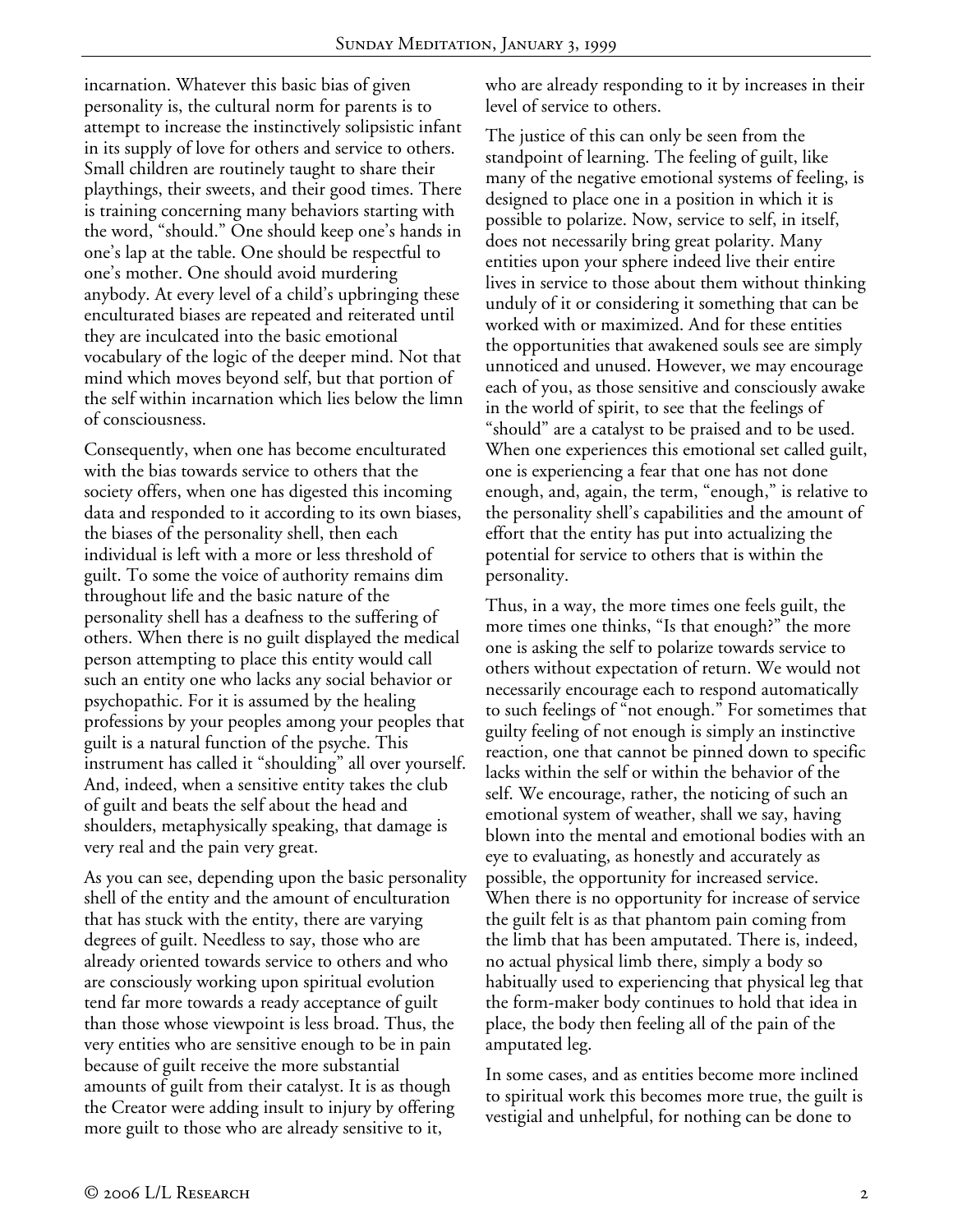ameliorate the situation about which the guilt is felt. A good example of this is the feelings of family in the event of suicide. Even those who are not related to the family member but were friends will consider to themselves immediately upon hearing of the demise of such an entity in suicide all of the things that could have been done had the person realized in what bad shape the entity was. Even though the entity has moved on and nothing can be done these phantom feelings are very real and must be dealt with as though they had something to do with consensus reality. When feelings arise of guilt and fear to which the entity cannot find any response, it is then that the entity does well to work upon the discipline of the personality and the discipline of the will. The discipline of the personality is involved in such a case in allowing the entity to sit with, to accompany, to be one with this feeling, to allow it to express and to give it respect and to be a witness to it. The use of the will, then, is that which asks the personality to let those feelings go, to let them be balanced by the awareness that all that has been done is all that can be done and that it is time to move on.

When an entity experiences guilt and finds it to be of this type, we would recommend this general way of working with the dynamics involved. When an entity finds itself feeling the fear of not having done enough and when further detailed examination confirms that there is indeed more that can be done, then it is that we encourage the seeker to view such feelings as good and productive catalyst. For it is not just the willingness to serve others that creates polarity but also the willingness to work upon the self to find ways of becoming more capable of giving, for that giving of self is a kind of muscle and it atrophies in those who do not use it. For those who use it, however, for those who exercise the vigilance to catch the process of guilt and choose a response to it rather than simply drowning in it, there is the possibility of deepening the faculties of will and faith and of using those to pray and to ask and to humbly entreat the one infinite Creator to give grace to become more able to give without thinking of the return.

Not all guilt, then, is good. Some guilt is a knee-jerk response to a catalyst that is truly not there in any sense of being able to work with that catalyst. But when there is something to work with it is work in consciousness that is extremely central to spiritual evolution, for it is to the [more highly] polarized

entity that opportunities will come to give of the self gladly, to give not because of the cultural expectation or because of the nature of the personality but because the entity has come consciously to be aware of the way that polarity works, of the way that the schoolroom of Earth works, and such a student shall always excel over most other students. For if there is a motivation to work, the work goes quickly and more easily and with a sense of satisfaction when the test is over.

The illusion which this instrument calls Earth or the Earth plane is designed as a sea of confusion. It is designed in such a way as to greatly discourage entities from being able to cope from the standpoint of the intellect. It is designed to toss people out of their intellects on their ear, to bring them to their knees and place them in the sanctum of the heart, humbled, tired and ready to learn. Know this, just as love casts out fear, love casts out guilt. To remove guilt from oneself it is not enough to do all that one can. It helps to do all that one can, for that surely is enough, but, emotionally speaking, enough is never enough. There is always more that one might be able to do: one more cheek that can be turned; one more mile that can be walked in another's shoes; one more activity that can be helpful, or the refraining from one more activity that might be helpful. There is no logical end to guilt. It is not subject to logic. It is, instead, a tone in the music of the emotional body.

However, this tone can be worked with musically just as the instrument tuned itself for the contact: by prayer, silence, singing and praise. So the seeker can tune the purity of that emotion called guilt, combing from it the less beautiful pithiness of fear and selfcondemnation and bringing more and more into focus by an increasing array of verniers that tune ever more finely until that feeling of guilt is as a beautiful tone, a beautiful and true emotion. For, indeed, that feeling that one cannot do enough is permanent within your illusion. It will recur for the reason that one cannot achieve the perfect behavior in one's own eyes. One cannot ever fully be satisfied that enough is enough. And so one is left with the awareness that one has this tone or chord of tones within one, but that it too has its place in the universal personality that is the self, that one is capable of comforting the self after all that has been done is done with the pain that remains. One can forgive oneself for being human. One can forgive oneself for not being able to sacrifice the self to the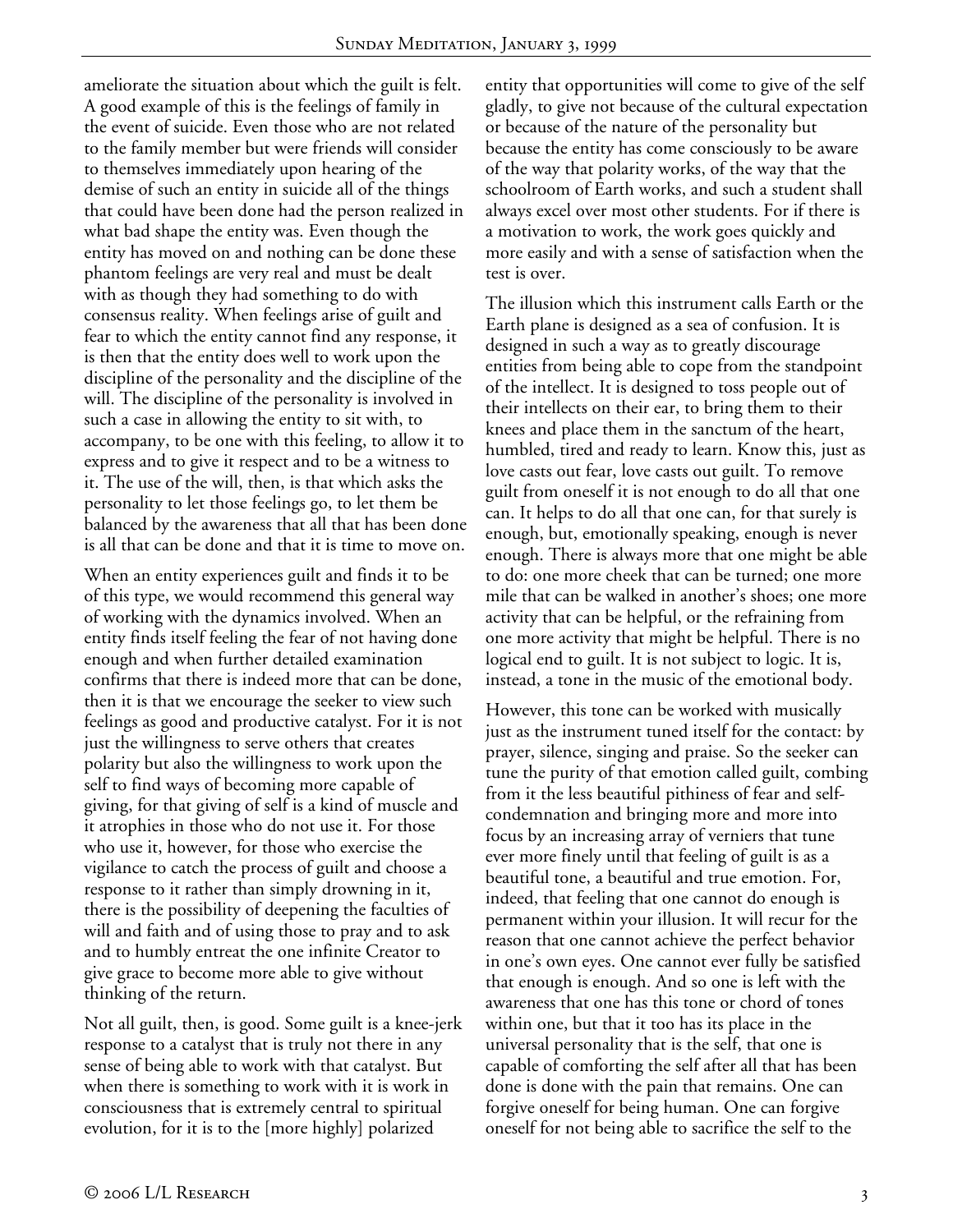point of death. One can acknowledge, when faced with this catalyst, that the best one could do is not the best, but that is all right. That is as it should be. That is part of the perfection that is hidden within this sea of confusion.

When one has finished rocking and hugging and loving this imperfect being that wants so much to serve, then one can send that child within with a lighter heart by suggesting to the self within that uplifting of the self from the worry of the close view, that one can, by will, step back from the situation and from the emotions to a perspective that takes less into account [the foreground] of the present happenings and brings into sharper relief the basic principles involved.

We honor the one known as Jesus the Christ and, indeed, honor that vibration which is the Christ as being the highest vibration of love that is achievable so far within the infinite creation. We indeed bow to that and come in the name of that and hope to be able to serve to the point of that rude wood cross: the nailed hands, the pierced side. Yet we, in our present situation, do not have that physical sacrifice to make. We do not have the capacity for the kind of guilt that you feel within your illusion. We do not have the ability to be confused and in that confusion to call upon faith. Nor have we the ability to be angry with ourselves and then to forgive ourselves. For, as we are able to see into the roots of mind, we can see that in each system of illusions there are limitations which are set for a reason and that that reason is condign, helpful and enlightening. Upon the Earth plane you have the ability to be utterly dashed, completely confused, thrown to your knees by life, and you have the capacity to tune your responses to that catalyst which brings you down, which makes you feel into the dark side of your personality.

Do not be beaten about by your own feelings of guilt. But, rather, see them as opportunities to do work in consciousness, to forgive the self for being human, to analyze the situation to see whether or not the guilt is productive, to work upon releasing that guilt if it has not been productive, to work upon using that guilt in the highest and best way if there still is something that one can see to be done. Above all these considerations, above all manifestation and illusion the reality, as far as we know, is the perfect outworking of perfection: love reflected in love,

moving through each instrument that is a soul of a person and out into the world. As you receive your catalyst, bless it and break yourself open to receive it with the most love of which you are capable in a stable manner. Do not move yourself beyond that which you can do without damage to yourself. Do not ask that which you are not ready for of yourself, but rather be sensitive to the opportunities that these negative feelings, so called, of guilt bring rise to.

And you, as is right within your schoolroom, shall follow in the steps of the cross. You shall have the chance to break yourself open and to pour out your energy, your time, and your attention. When you choose to do this, be aware that it is a sacrament, that you are on holy ground, and that you need to be fastidious in your orientation to the light, not condemning the self in any way for that which has not been done or that which has been done awry, but without heat and in perfect peace, moving back into the situation in mind, finding the balanced and appropriate response, choosing the most generous level of service of which you are capable. This is part and parcel of the teaching of third density. This is one way to move the entity from head to heart and for you to experience it is proper and desirable for those who wish to increase their rate of acceleration of spiritual evolution. In all things, find the love and find within the self the response to that love which most truly expresses yourself.

As in many things it is not so much what you do in the manifested world but how you do it, with what love you do it, with what gentleness and compassion for the self and for the other self and for the entire suffering Earth plane. In the awareness of the suffering of the world one can feel guilty for those who do not eat. Saints can feel guilty because they have not beaten themselves twice a day with chains but only once. You cannot remove this type of lesson from the life experience, so we ask that you see it as a course of study, and like many such a course, one which is helpful although the tests are frequently difficult. Above all, we encourage that you laugh, that you take these things to some extent lightly, that you are able to lift yourself from such considerations and move into awareness of the beauty of the present moment. For this is the center of things. This is the less confused place from which to cast one's eye upon the situation at hand. Laughter and merriment are most helpful spiritual disciplines and we encourage their use, especially for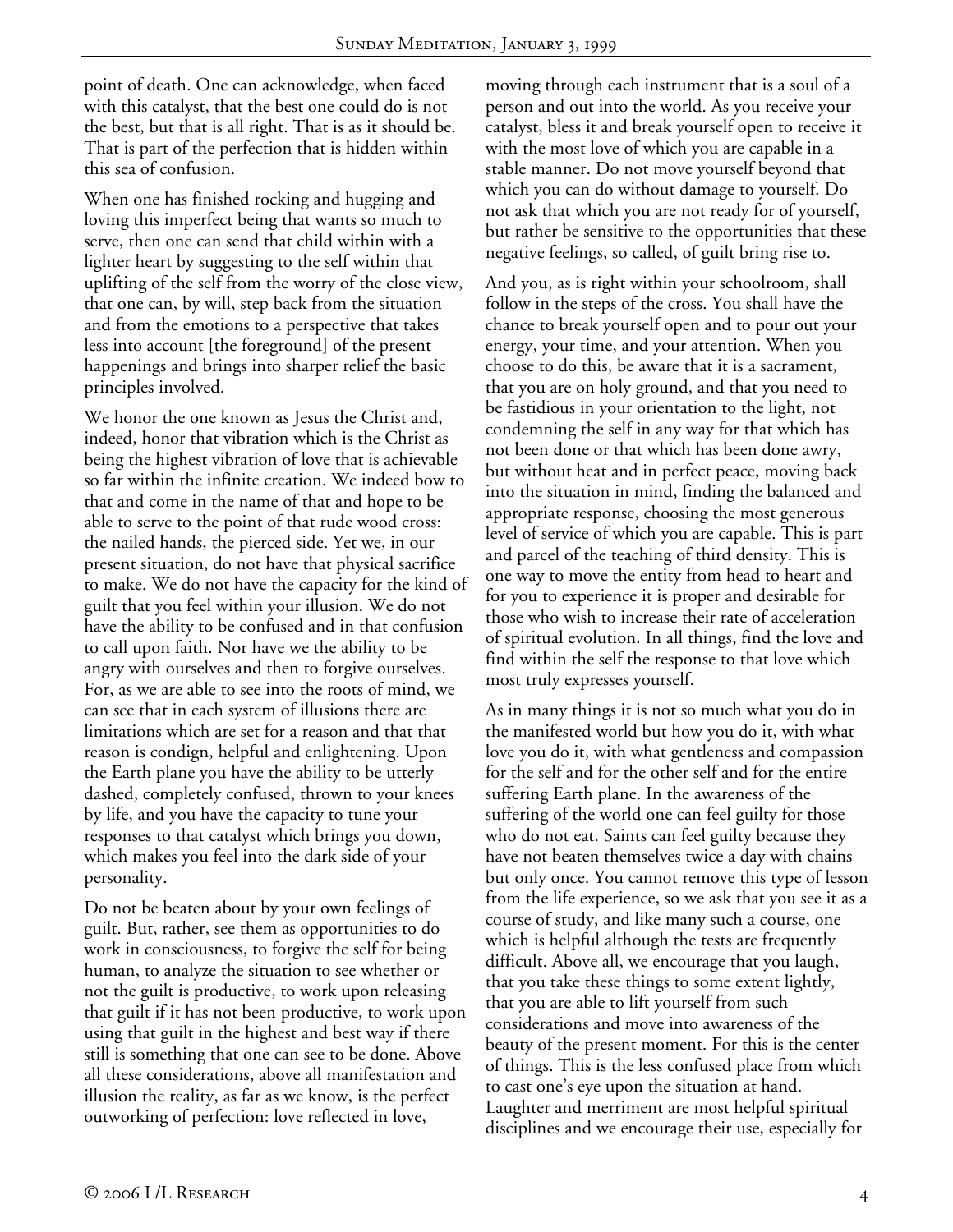those who are serious students and who can become heavy with their concerns for doing things well.

We would at this time transfer this contact to the one known as Jim, leaving this instrument with thanks in love and in light. We are those of Q'uo.

## *(Jim channeling)*

I am Q'uo, and greet each again in love and in light through this instrument. It is our privilege at this time to offer ourselves in the attempt to speak to further queries which those present might have for us. Is there another query at this time?

**Carla:** One question. I notice that when I say your name in channeling there seems to be an "a" before your name when I verbalize it. I wondered what I was picking up?

I am Q'uo, and am aware of your query, my sister. We are, as you are aware, a principle which has been created or constructed of two different mind/body/spirit complexes, each of which contains its own signature vibration or sound vibration which designates and identifies the entities involved. The beginning of the identification which you have noticed is that sound of, as we have discovered your peoples call it, the spheres, the great Aum which those of Ra partake of in a more balanced fashion. Thus, this sound of the "a" is a kind of bleedthrough or a vibratory range that somewhat overlaps the blending of our two sound-vibration complexes, overlaps and underlies, for this sound of the spheres is that music that is available to any entity which has tuned itself to the one creation.

Is there a further query, my sister?

**Carla:** Yes. I noted that you spoke of the two social memory complexes involved, and for a while I felt that there was a third one involved, namely Hatonn, and that that entity had come on board with the principle in order to deal with some of the needs of some of the members of the circle at that time, and when that entity left perhaps Hatonn left also. Is this correct?

I am Q'uo, and am aware of your query, my sister. And though this supposition upon your part has its correctness it is not simply enough to say that that is correct, for there are many entities of the social memory complex nature which have been attracted to and have spoken to this group in its history, as you would say. When such a commitment and

communication has been made it is never broken but remains as a link so that when this group gathers in its circle of seeking there are many who are drawn to it and do not participate directly in the spoken communication but which lend their vibratory presence to this circle of seeking, and any of this group of entities may be called upon by any in your circle of seeking for special communication, shall we say, that is, the calming effect that one group may have for a certain entity, the inspirational effect that one group may have for another entity. In general, there is much support that is available to this circle of seeking from those of the Confederation of Planets in the Service of the One Infinite Creator.

Is there a further query, my sister?

**Carla:** No, thank you for the information. It is fascinating and good to know.

I am Q'uo, and again we thank you, my sister. We would ask for a final query at this time if there is one.

**R:** The answer you have just given about the entities being present when the circle is together has touched upon a feeling that I had and I wanted to voice it. When I listen to Q'uo I really take Q'uo to represent a Brotherhood of Brothers and Sisters of Sorrow, as Ra has called it. I wanted to thank you for bringing it up because it has cleared up something for me because I felt there were more than just two entities involved and you have put it into a structure that my mind can deal with better. I appreciate that comment.

I am Q'uo, and we are responding to your response to us, my brother, and we thank you for the grasping of the nature of this contact in a more full sense, for as each in the circle is more able to appreciate that which is offered it makes the service which we have to offer take on a certain ease of momentum, shall we say. We are always gratified to be called specifically by this group, but we would reiterate that when any of the Confederation entities have been called that there is the joining of the particular entities called by others who are attracted by the seeking of the group. For as the group in which you sit gathers itself together and shares with the others of the group the concerns of the heart, the concerns of the mind, and the concerns of the day there is created a certain vibratory level which is likened to a calling for service in these areas from entities that are, shall we say, specialists and whose desire is to